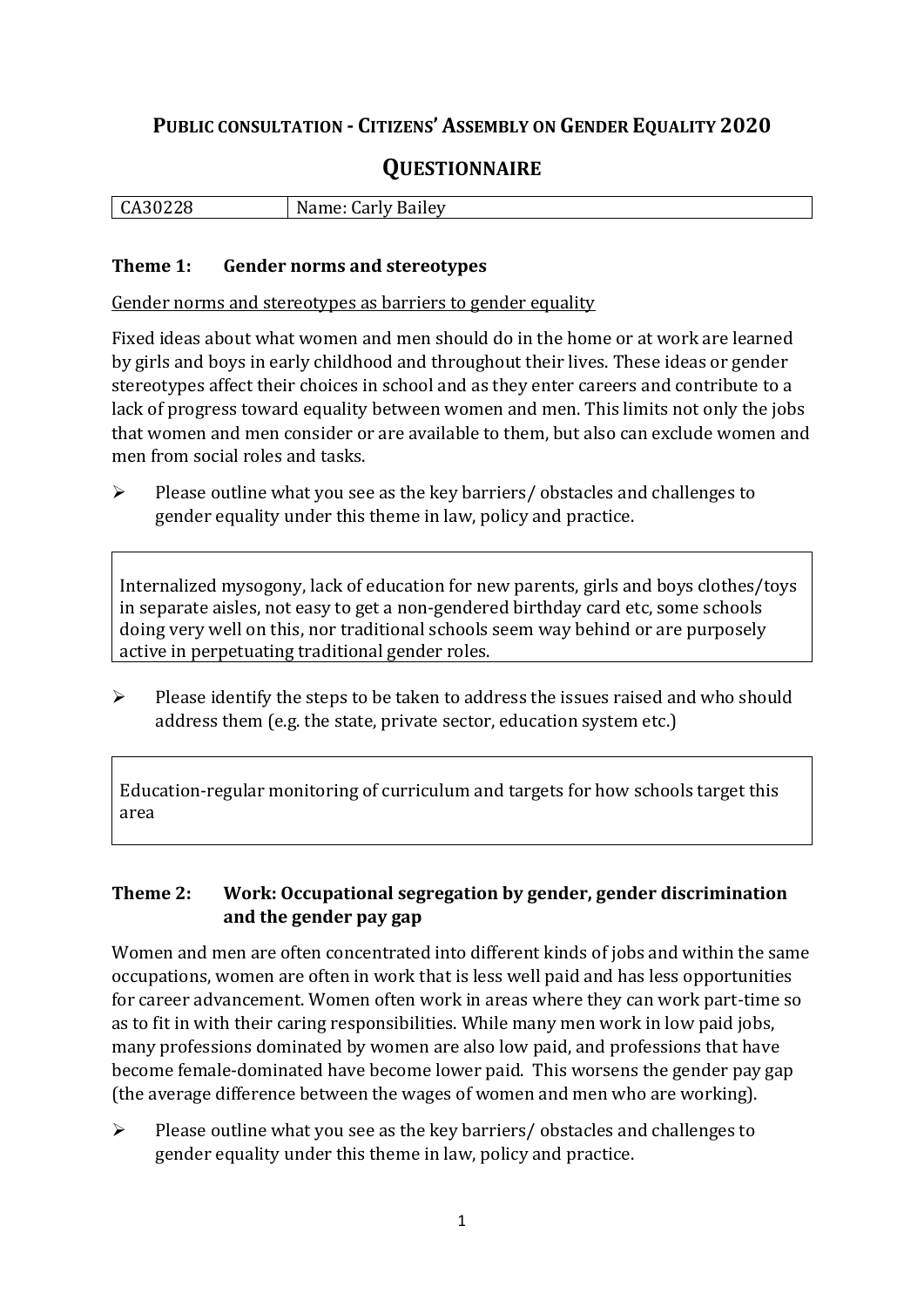Still no equal parental leave. Still no paid parental leave for at least the first year. Allowing private sector to devalue jobs has been harmful. Living wage instead of minimum wage

 $\triangleright$  Please identify the steps to be taken to address the issues raised and who should address them (e.g. the state, private sector, education system etc.)

Has to be a combination of all

### **Theme 3. Care, paid and unpaid, as a social and family responsibility**

Care -- the social responsibility of care and women and men's co responsibility for care, especially within the family

Women remain disproportionately responsible for unpaid care and often work in poorly paid care work. For working parents or [lone parents,](https://aran.library.nuigalway.ie/bitstream/handle/10379/6044/Millar_and_Crosse_Activation_Report.pdf?sequence=1&isAllowed=y) balancing paid work with parenting and or caring for older and dependent adults presents significant challenges. Women are [most disadvantaged by](https://eige.europa.eu/gender-equality-index/game/IE/W) these challenges, yet men also suffer from lack of opportunities to share parenting and caring roles. Despite recent legislation and policy initiatives to support early years parental care, [inequalities in the distribution of unpaid](https://www.ihrec.ie/app/uploads/2019/07/Caring-and-Unpaid-Work-in-Ireland_Final.pdf)  [care](https://www.ihrec.ie/app/uploads/2019/07/Caring-and-Unpaid-Work-in-Ireland_Final.pdf) continue between women and men. The cost of childcare has been identified as a particular barrier to work for women alongside responsibilities of caring for older relatives and dependent adults.

➢ Please outline what you see as the key barriers/ obstacles and challenges to gender equality under this them in law, policy and practice.

Cost of childcare and low wages to early years educators. The sector is treated worse than babysitters. Men should be offered financial/educational incentives to take up courses in care, women similarly in more male dominated sectors.

➢ Please identify the steps to be taken to address the issues raised and who should address theme (e.g. the state, private sector, education system etc.)

State but with all stakeholders

### **Theme 4: Women's access to, and representation in, public life and decision making**

Ensure women's participation and representation in decision-making and leadership in the workplace, political and public life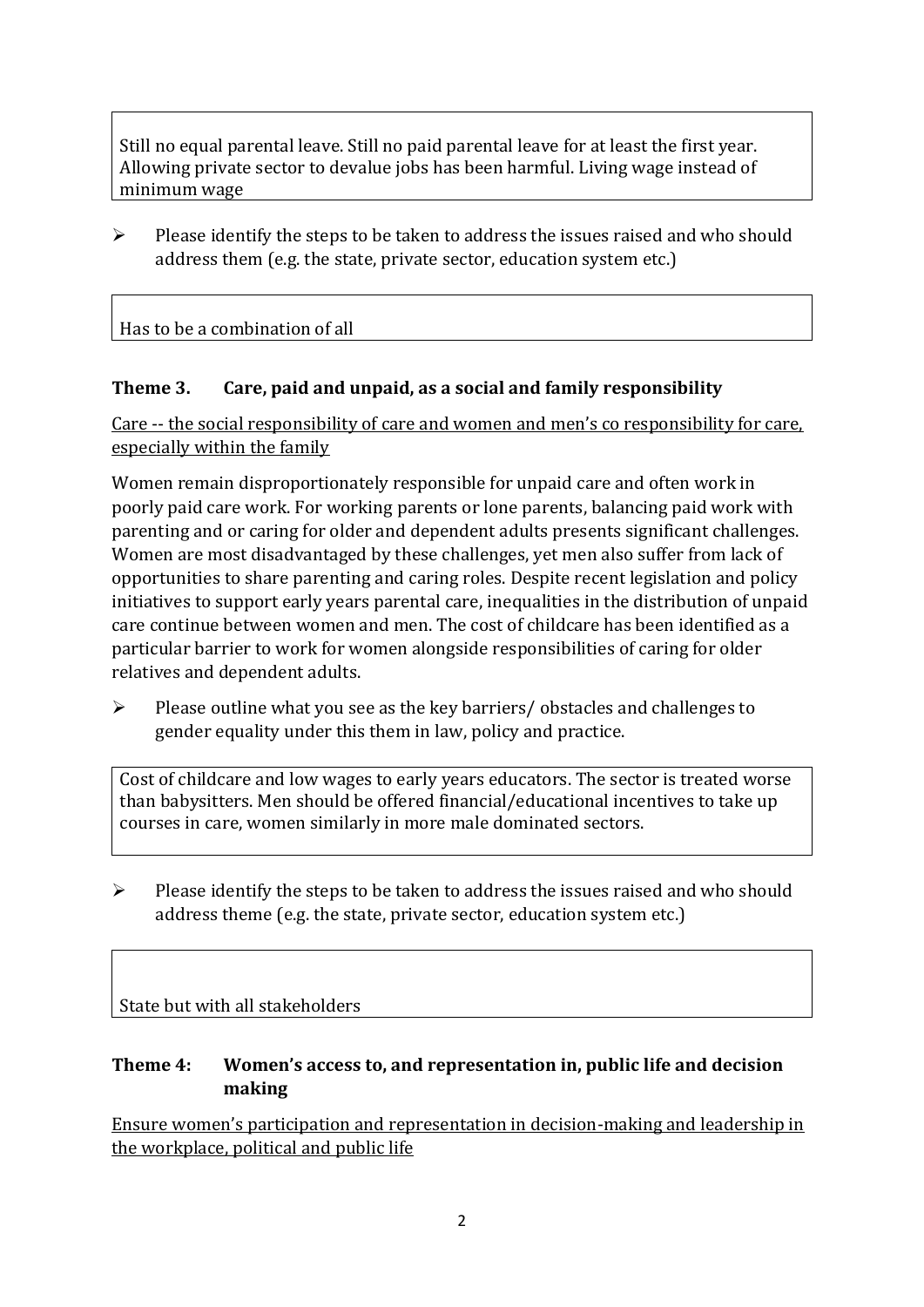Women are systematically underrepresented in leadership in [economic](https://eige.europa.eu/gender-equality-index/2019/compare-countries/power/2/bar) and [political](https://eige.europa.eu/gender-equality-index/2019/compare-countries/power/1/bar)  [decision-](https://eige.europa.eu/gender-equality-index/2019/compare-countries/power/1/bar)making. Despite the introduction of a candidate gender quota (through the system of party funding) for national political office, and [initiatives](https://betterbalance.ie/) to support women's access to corporate decision-making roles, men continue to dominate leadership positions. There are also issues to be considered around how media represents women and men.

➢ Please outline what you see as the key barriers/ obstacles and challenges to gender equality under this theme in law, policy and practice.

No gender quotas for local elections. Funding should only be provided to parties who will use it appropriately. This must be monitored. Choosing women candidates as their no 2/3 isn't enough. No childcare expenses can be claimed if running for election. No maternity leave for politicians or ability to use a proxy of child is ill etc. Low pay of councillors makes it more difficult for mothers-less likely to be able to juggle a job, plus the council work and family work

 $\triangleright$  Please identify the steps to be taken to address the issues raised and who should address them (e.g. the state, private sector, education system etc.)

State in conjunction with civil society/university and women already in politics

### **5. Where does gender inequality impact most?**

To conclude we would be interested in your response to the following question: In which area do you think gender inequality matters most?

Please rank the following in order of importance, 1 being the most important:

| Paid work                | 2 |
|--------------------------|---|
| Home & family life       | 1 |
| Education                | 5 |
| Politics and public life | 3 |
| Media                    | 6 |
| Caring for others        | 4 |
|                          |   |
| Other - please elaborate |   |